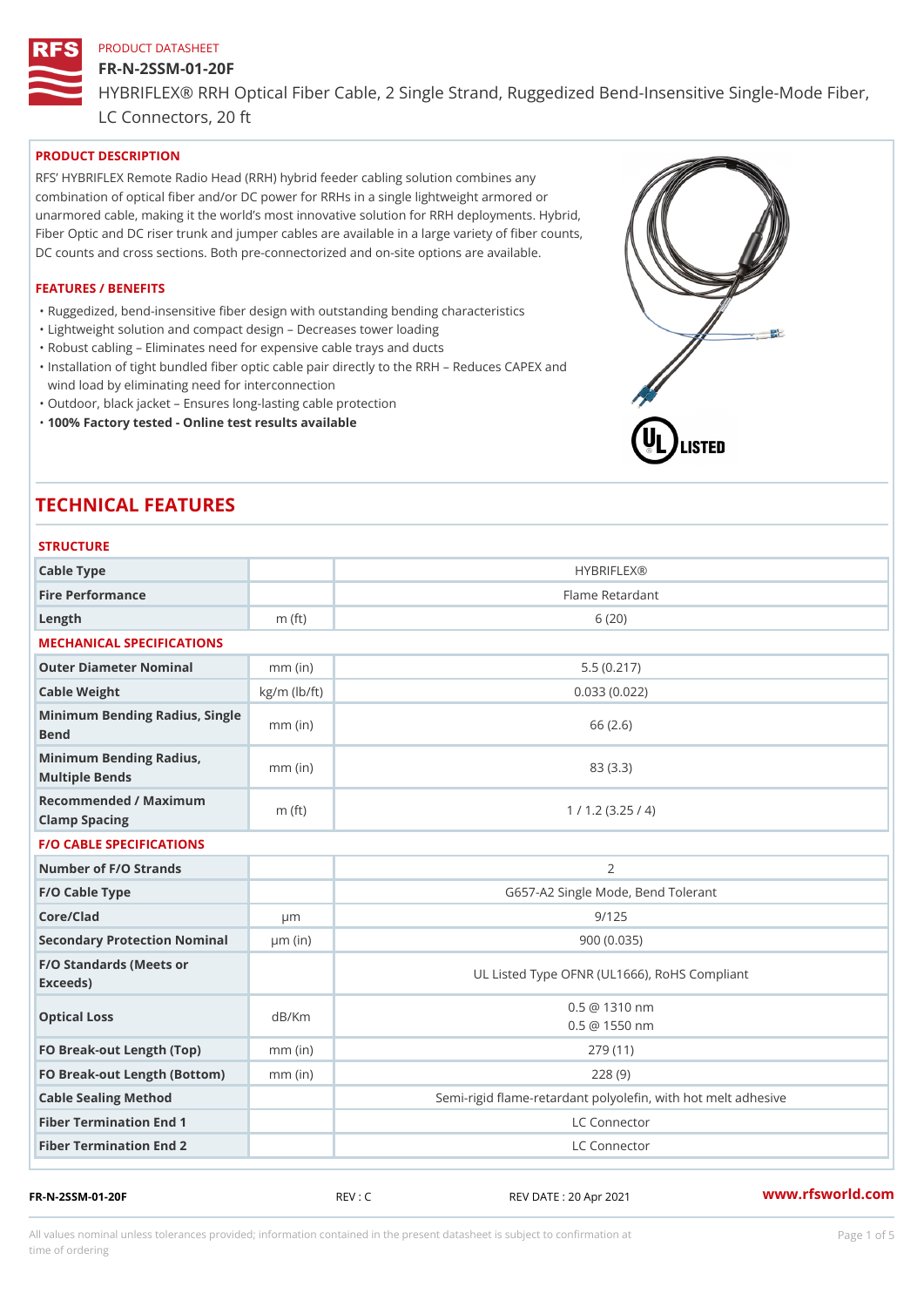# FR-N-2SSM-01-20F

HYBRIFLEX® RRH Optical Fiber Cable, 2 Single Strand, Ruggedized Be LC Connectors, 20 ft

| CABLE JACKET                                    |                             |                                             |  |  |  |  |
|-------------------------------------------------|-----------------------------|---------------------------------------------|--|--|--|--|
| UV-Protection Individual and<br>External Jacket |                             | Yes                                         |  |  |  |  |
| Jacket Material                                 |                             | Flame Retardant, Indoor/Outdoor, PVC, Black |  |  |  |  |
| TESTING AND ENVIRONMENTAL                       |                             |                                             |  |  |  |  |
| Storage Temperature                             | $^{\circ}$ C ( $^{\circ}$ F | $-40$ to $70$ ( $-40$ to $158$ )            |  |  |  |  |
| Operation Temperature                           | $^{\circ}$ C ( $^{\circ}$ F | $-40$ to 65 ( $-40$ to 149)                 |  |  |  |  |
| Installation Temperature                        | $^{\circ}$ C ( $^{\circ}$ F | $-20$ to 65 ( $-4$ to 149)                  |  |  |  |  |
| Jacket Specifications                           |                             | UL 1666                                     |  |  |  |  |

# EXTERNAL DOCUMENT LINKS

NOTES

Installation Guidelwinessad QuickShip 2.0 Program [Informa](http://www.rfsworld.com/images/hybriflex/quickship_program_2.pdf)tion: On-line Factory Te[s](https://www.rfsworld.com/pictures/userfiles/programs/AAST Latest Version.zip)teResults:

FR-N-2SSM-01-20F REV : C REV DATE : 20 Apr 2021 [www.](https://www.rfsworld.com)rfsworld.com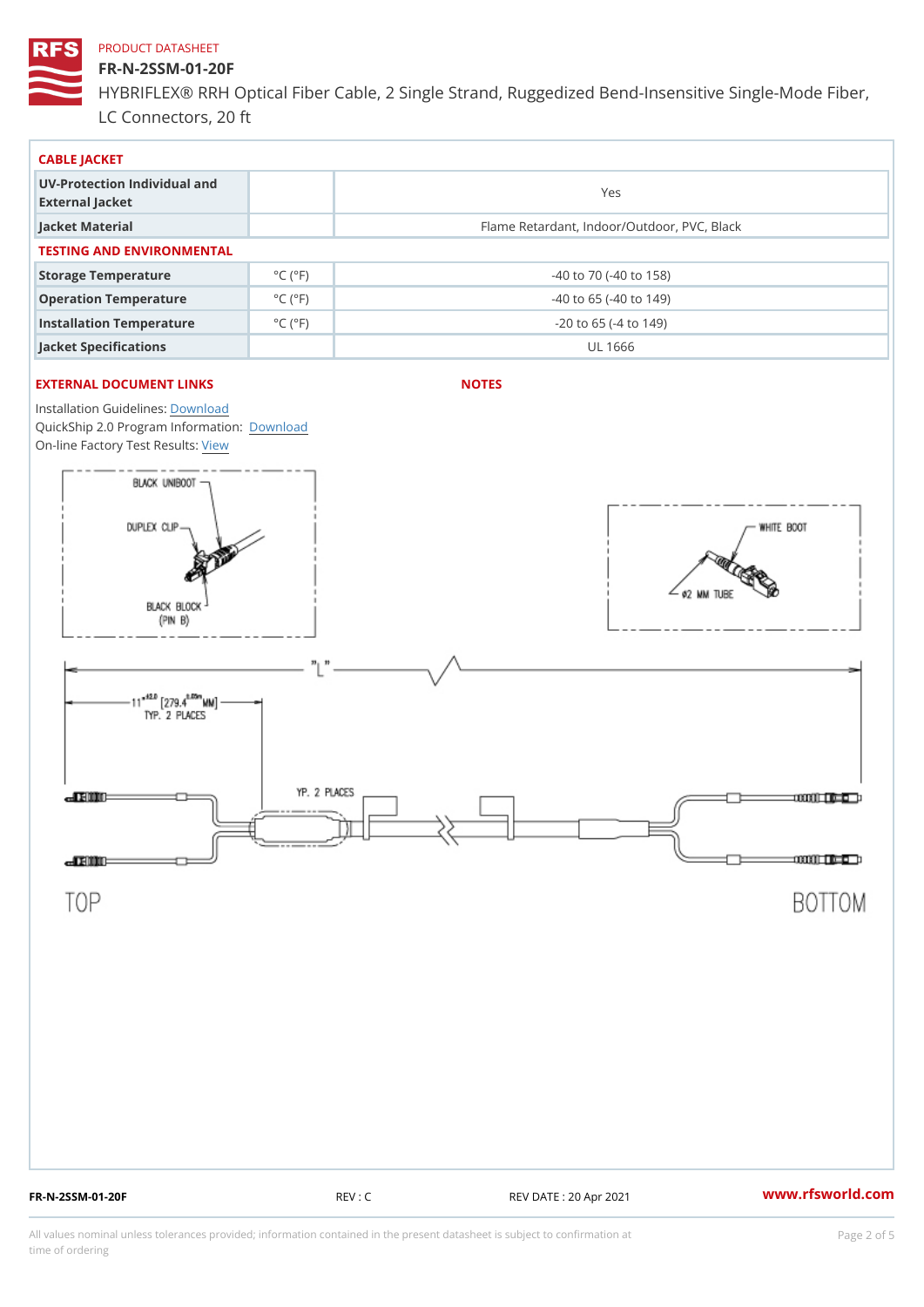#### FR-N-2SSM-01-20F

HYBRIFLEX® RRH Optical Fiber Cable, 2 Single Strand, Ruggedized Be LC Connectors, 20 ft

|            |                | ADDITIONAL ASSEMBLIES - 1 PAIR SM FIBERDDITIONAL ASSEMBLIES - 2 PAIR SM FIBER |  |
|------------|----------------|-------------------------------------------------------------------------------|--|
| Length, ft | Model Number   | $L$ ength, ft<br>Model Number                                                 |  |
|            | FR-N-1SM-01-6F | $FR - N - 2 SM - 01 - 10 F$                                                   |  |

| 6   | FR-N-15M-01-6F                |
|-----|-------------------------------|
| 10  | FR-N-1SM-01-10F               |
| 15  | FR-N-1SM-01-15F               |
| 20  | FR-N-1SM-01-20F               |
| 30  | FR-N-1SM-01-30F               |
| 40  | FR-N-1SM-01-40F               |
| 50  | FR-N-1SM-01-50F               |
| 60  | $FR - N - 1$ S M - 01 - 60 F  |
| 79  | FR-N-1SM-01-70F               |
| 80  | $FR - N - 1$ S M - 01 - 80 F  |
| 90  | FR-N-1SM-01-90F               |
| 100 | $FR - N - 1$ S M - 01 - 100 F |
|     |                               |

| Length, ft | Model Number                |
|------------|-----------------------------|
| 10         | $FR - N - 2 SM - 01 - 10 F$ |
| 20         | FR-N-2 SM-01-20 F           |
| 30         | FR-N-2SM-01-30F             |
| 40         | FR-N-2SM-01-40F             |
| 50         | FR-N-2SM-01-50F             |
| 60         | FR-N-2 SM-01-60F            |
| 70         | FR-N-2SM-01-70F             |
| 80         | $FR - N - 2 SM - 01 - 80 F$ |
| 90         | FR-N-2SM-01-90F             |
| 100        | FR-N-2SM-01-100F            |

FR-N-2SSM-01-20F REV : C REV DATE : 20 Apr 2021 [www.](https://www.rfsworld.com)rfsworld.com

All values nominal unless tolerances provided; information contained in the present datasheet is subject to Pcapgeling that i time of ordering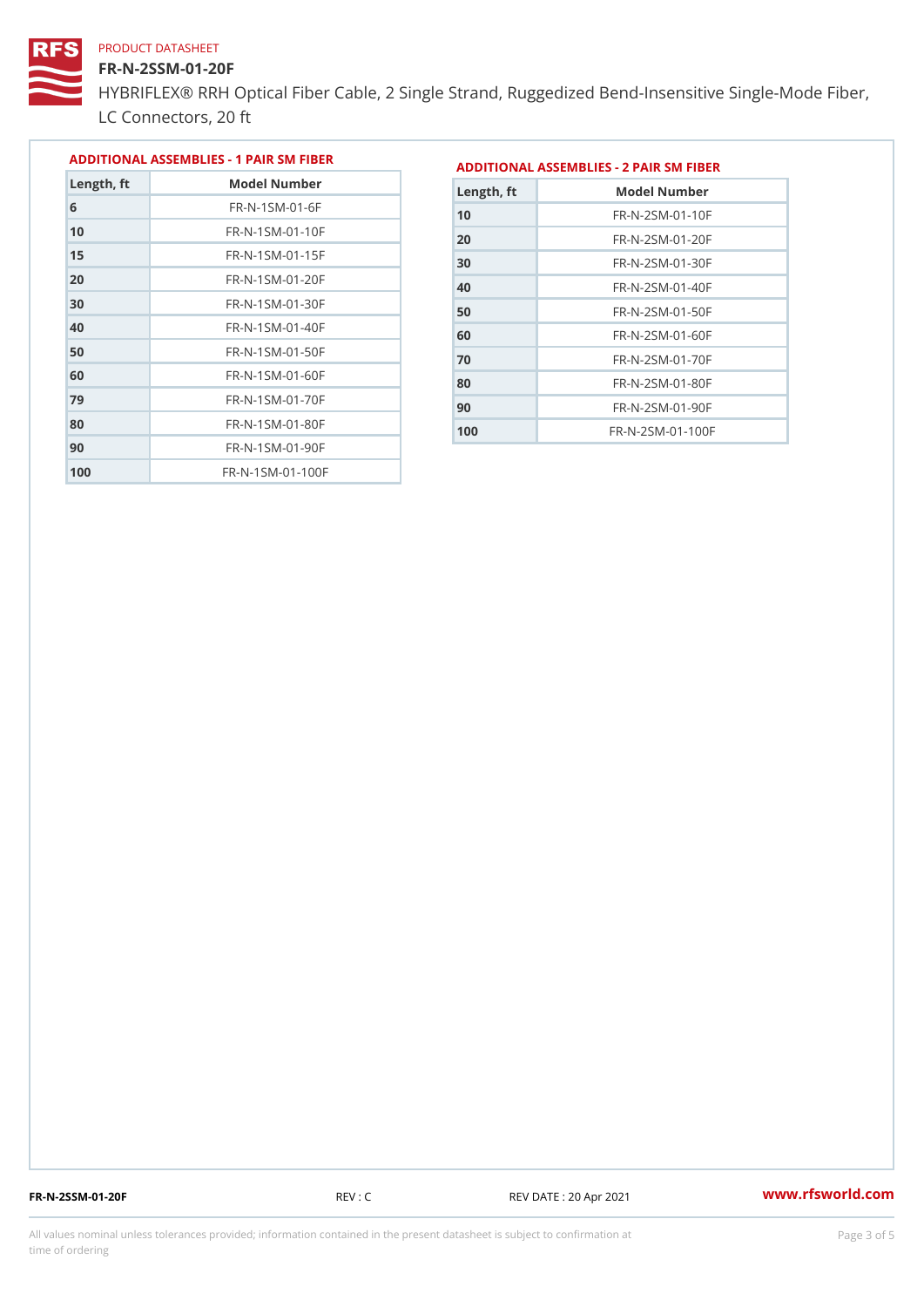# FR-N-2SSM-01-20F

HYBRIFLEX® RRH Optical Fiber Cable, 2 Single Strand, Ruggedized Be LC Connectors, 20 ft

ADDITIONAL ASSEMBLIES - 3 PAIR SM FIBERED DITIONAL ASSEMBLIES - 6 PAIR SM FIBER

| Length, ft     | Model Number                 |
|----------------|------------------------------|
| 3              | $FR - N - 3 S M - 01 - 3 F$  |
| $\overline{4}$ | $FR - N - 3 S M - 01 - 4 F$  |
| 6              | $FR - N - 3 S M - 01 - 6 F$  |
| 8              | $FR - N - 3 S M - 01 - 8 F$  |
| 10             | $FR - N - 3 S M - 01 - 10 F$ |
| 15             | $FR - N - 3 S M - 01 - 15 F$ |
| 20             | $FR - N - 3 S M - 01 - 20 F$ |
| 30             | $FR - N - 3 S M - 01 - 30 F$ |
| 50             | $FR - N - 3 S M - 01 - 50 F$ |

| Model Number<br>Length, ft   |
|------------------------------|
| $FR - N - 6 S M - 01 - 3 F$  |
| $FR - N - 6$ S M - 01 - 4 F  |
| $FR - N - 6 S M - 01 - 6 F$  |
| $FR - N - 6$ S M - 01 - 8 F  |
| $FR - N - 6 SM - 01 - 10 F$  |
| $FR - N - 6 SM - 01 - 15 F$  |
| $FR - N - 6 S M - 01 - 20 F$ |
| $FR - N - 6 SM - 01 - 30 F$  |
| $FR - N - 6 S M - 01 - 40 F$ |
|                              |

#### ADDITIONAL ASSEMBLIES - 12 PAIR SM FIBER

| Length, ft     | Model Number                 |
|----------------|------------------------------|
| 3              | $FR - N - 12SM - 01 - 3F$    |
| $\overline{4}$ | $FR - N - 12SM - 01 - 4F$    |
| 6              | $FR - N - 12$ S M - 01 - 6 F |
| 8              | $FR - N - 12$ S M - 01 - 8 F |
| 10             | FR-N-12SM-01-10F             |
| 15             | FR-N-12SM-01-15F             |
| 20             | FR-N-12SM-01-20F             |
| 30             | FR-N-12SM-01-30F             |

#### ADDITIONAL ASSEMBLIES - 1 STRAND SM FABSDRTIONAL ASSEMBLIES - 2 STRAND SM FIBER

| Length, ft | Model Number                   |
|------------|--------------------------------|
| 10         | $FR - N - 1$ S S M - 01 - 10 F |
| 20         | $FR - N - 1$ S S M - 01 - 20 F |
| 30         | $FR - N - 1$ S S M - 01 - 30 F |
| 40         | $FR - N - 1$ S S M - 01 - 40 F |
| 50         | $FR - N - 1$ S S M - 01 - 50 F |
| 60         | $FR - N - 1$ S S M - 01 - 60 F |
| 70         | $FR - N - 1$ S S M - 01 - 70 F |
| 80         | $FR - N - 1$ S S M - 01 - 80 F |
| 90         | $FR - N - 1$ S S M - 01 - 90 F |
| 100        | FR-N-1SSM-01-100F              |

| Length, ft | Model Number                   |
|------------|--------------------------------|
| 10         | $FR - N - 2 S S M - 01 - 10 F$ |
| 20         | FR-N-2SSM-01-20F               |
| 30         | FR-N-2SSM-01-30F               |
| 40         | FR-N-2SSM-01-40F               |
| 50         | FR-N-2SSM-01-50F               |
| 60         | FR-N-2SSM-01-60F               |
| 70         | FR-N-2SSM-01-70F               |
| 80         | FR-N-2SSM-01-80F               |
| 90         | FR-N-2SSM-01-90F               |
| 100        | FR-N-2SSM-01-100F              |

FR-N-2SSM-01-20F REV : C REV DATE : 20 Apr 2021 [www.](https://www.rfsworld.com)rfsworld.com

All values nominal unless tolerances provided; information contained in the present datasheet is subject to Pcapgnéig4m ssti time of ordering